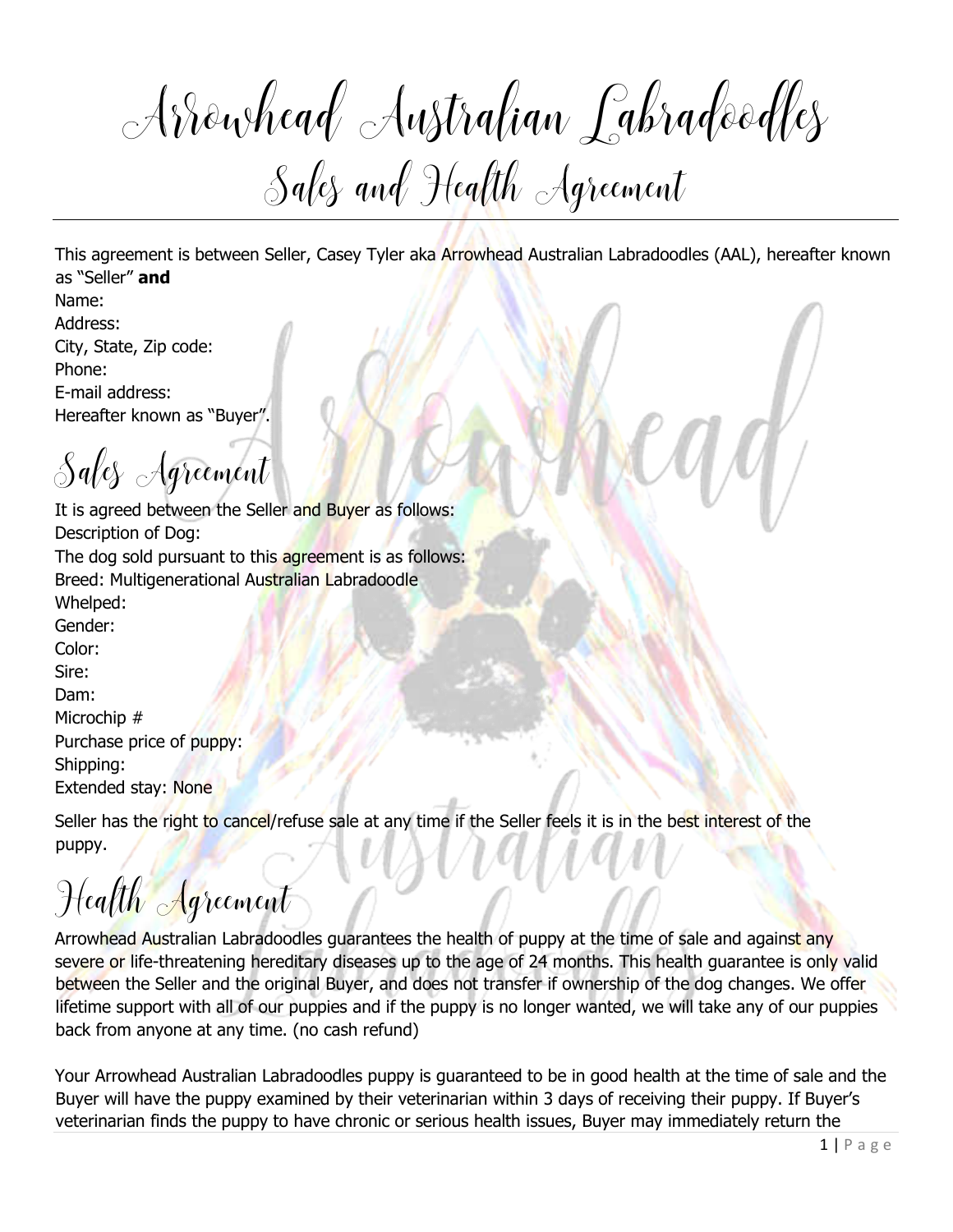puppy along with a report issued by the Veterinarian and Arrowhead Australian Labradoodles will replace the puppy with another puppy from the next available litter. The following circumstances are not considered a chronic or serious health issue: kennel cough, worms, ticks, fleas, mites, cocci, giardia, or other parasites as they are common in dogs and puppies.

(Breeder's Choice) Any request for replacement must be made within the 3-day time period and failure to have the puppy examined by Buyer's Veterinarian within 3 days will make this contract void.

Conditions:

- 1. If a hereditary disease is diagnosed, it must be designated severe, or life threatening, diminishing the quality of puppy/dog's life, and be confirmed by two independent veterinarians. Findings will be sent to Arrowhead Australian Labradoodles including diagnostic data, x-rays, etc. and must be reviewed and agreed upon by a Veterinarian of AAL's choosing. Arrowhead Australian Labradoodles reserves the right to have puppy/dog examined by a Veterinarian of our choosing at our expense.
- 2. In the case of Hip dysplasia, proof by the Orthopedic Foundation for Animals (OFA) is required before any replacement/refund will be made. In the case of hip dysplasia, the health guarantee is void if the puppy's primary diet has not been a premium food, and/or puppy has been allowed to become overweight.
- 3. In the case of any eye disease, the dog's eye exam must be sent to the Canine Eye Registration Foundation (CERF) for judgment, and the statement confirming a debilitating disease sent to Arrowhead.
- 4. Puppy must have been kept current on yearly exams, heartworm tests and preventative, all vaccines including rabies. This health guarantee will be void if Buyer is unable to provide complete and accurate copies of their puppy's health care given on a regular basis.
- 5. If the puppy has been allowed to compete in Agility, run up and down stairs, or be a jogging partner, before the age of 12 months, this health guarantee will be void.
- 6. A dog that has been physically injured is not covered under this health guarantee.
- 7. It is the Buyer's responsibility to keep the puppy away from public places (such as puppy kindergarten, pet stores, dog parks, etc.) before they are fully vaccinated at 16 weeks plus allow 2 weeks for vaccines to become effective (18 weeks) to reduce the risk of deadly viruses (such as Parvovirus). Failure to do so, should the puppy be diagnosed with deadly virus, will void this health guarantee.
- 8. **SELLER ASSUMES NO RESPONSIBILITY FOR ANY HEALTH-RELATED ISSUES OR LOSS OF LIFE DUE TO REACTIONS CAUSED BY VACCINATIONS OR FLEA AND TICK PREPARATIONS ADMINISTERED BY ANY PERSON, EITHER ORALLY OR ON THE SKIN SURFACE. SELLER DOES NOT RECOMMEND THE USE OF ANY TYPE OF ORAL FLEA/TICK TREATMENT. SOME PRODUCTS HAVE BEEN KNOWN TO CAUSE ILLNESS AND EVEN DEATH. USE OF SUCH PRODUCTS VOID YOUR HEALTH GUARANTEE! (FULL RECORDS WILL BE REQUESTED FROM YOUR VET)**